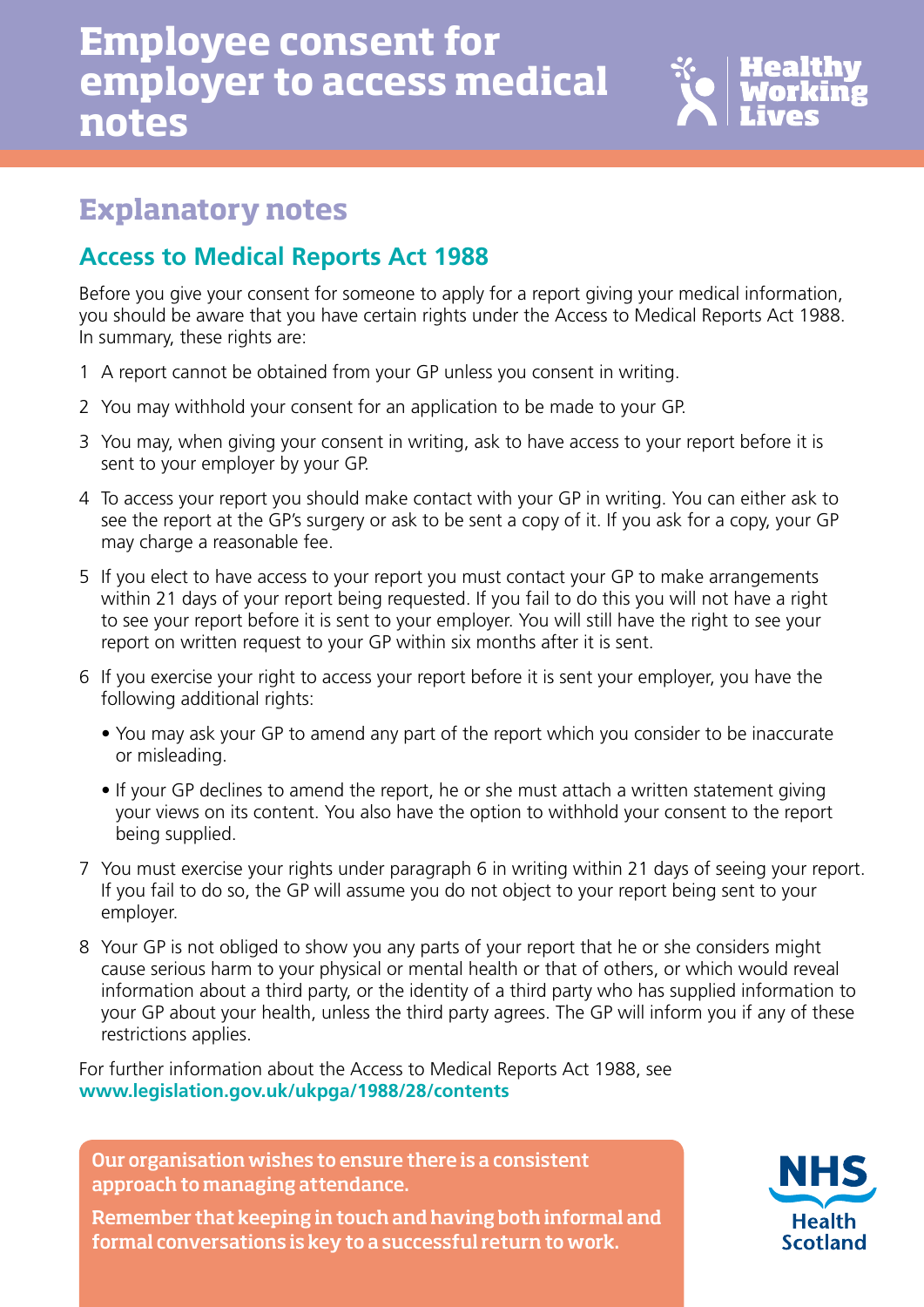## **Employer's contact details**

| Name:           |  |  |
|-----------------|--|--|
| <b>Address:</b> |  |  |
|                 |  |  |
|                 |  |  |
|                 |  |  |
|                 |  |  |
| <b>Dear</b>     |  |  |

#### **Re: Consent to obtain medical report from General Practitioner**

Further to previous communications in relation to your current health, wellbeing and fitness for work, I request permission to obtain information from your General Practitioner in order to assess your current health condition, and provide you with appropriate support.

This will enable me to identify and implement appropriate amendments that you may require in the workplace to support (please tick one):

your continued attendance at work

 $\bigcirc$  your return to work

In accordance with the Access to Medical Reports Act 1988 I require your informed written consent to obtain a medical report from your General Practitioner. I am also required to inform you of your rights under the Act before you provide your consent. Enclosed:

- A statement of your rights under the Access to Medical Reports Act 1988
- Consent for Medical Report form

Yours sincerely

| Manager's<br>signature: |  |
|-------------------------|--|
| <b>Printed:</b>         |  |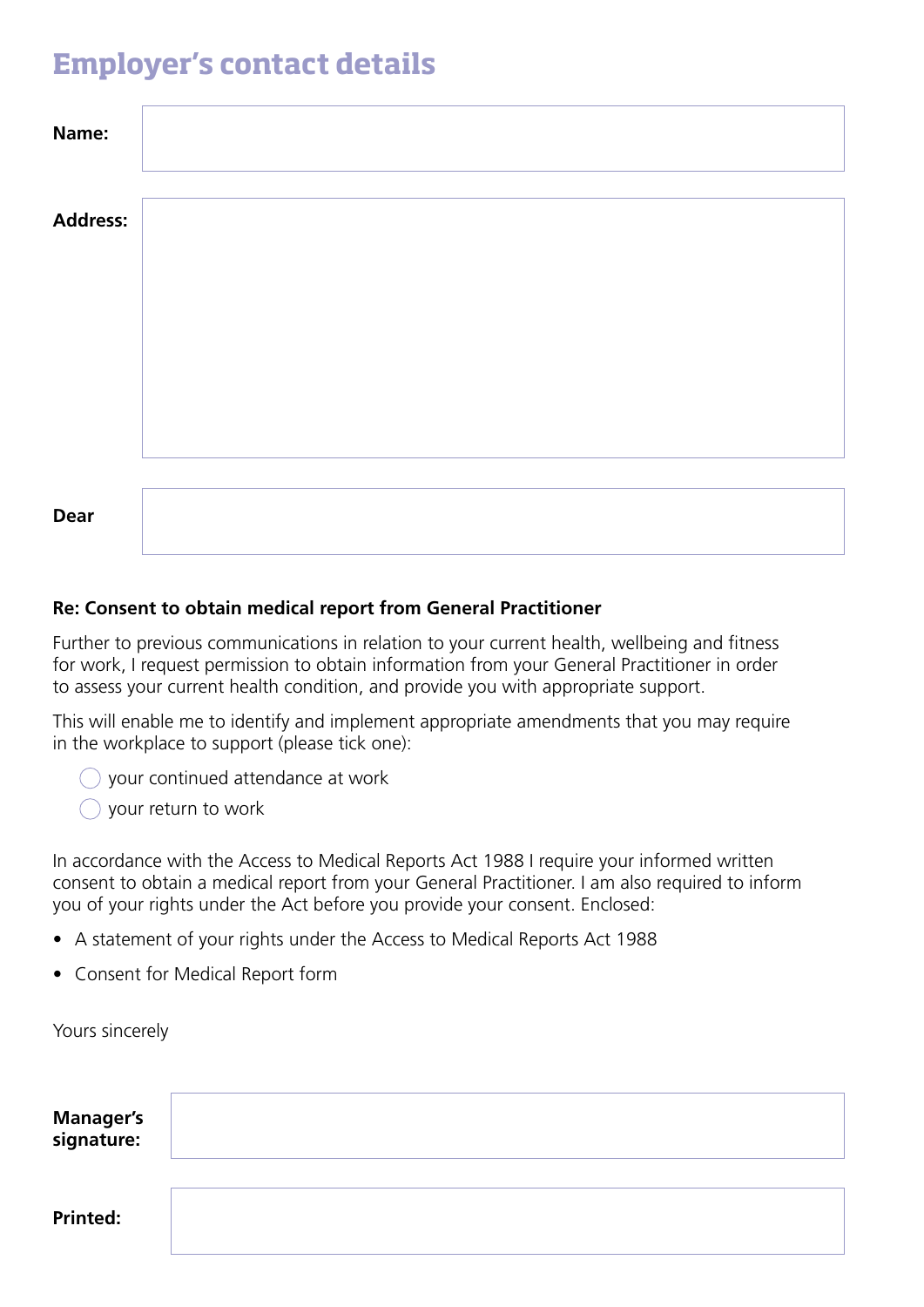# **Consent for Medical Report**

| <b>Employee's</b><br>name:    |                                                                                                                                      | <b>Date</b><br>of birth: |
|-------------------------------|--------------------------------------------------------------------------------------------------------------------------------------|--------------------------|
| <b>Address:</b>               |                                                                                                                                      |                          |
| GP's name:                    |                                                                                                                                      |                          |
|                               |                                                                                                                                      |                          |
| GP's<br>address:              |                                                                                                                                      |                          |
|                               |                                                                                                                                      |                          |
| <b>Please tick one:</b>       |                                                                                                                                      |                          |
|                               | The reasons for obtaining a medical report have been explained to me.                                                                |                          |
|                               | I have read an explanation of the Access to Medical Reports Act 1988<br>supplied to me by my Manager.                                |                          |
| I hereby consent to           |                                                                                                                                      |                          |
|                               | (employer/manager) obtaining a report on my state of health and fitness<br>for employment from the General Practitioner named above. |                          |
| <b>Please tick one:</b>       |                                                                                                                                      |                          |
|                               | I require access to the report before it is sent to the above named person(s).                                                       |                          |
|                               | I do not require access to the report before it is sent to the above named<br>person(s).                                             |                          |
| <b>Employee</b><br>signature: |                                                                                                                                      |                          |

| Print | Date: |  |
|-------|-------|--|
| name: |       |  |